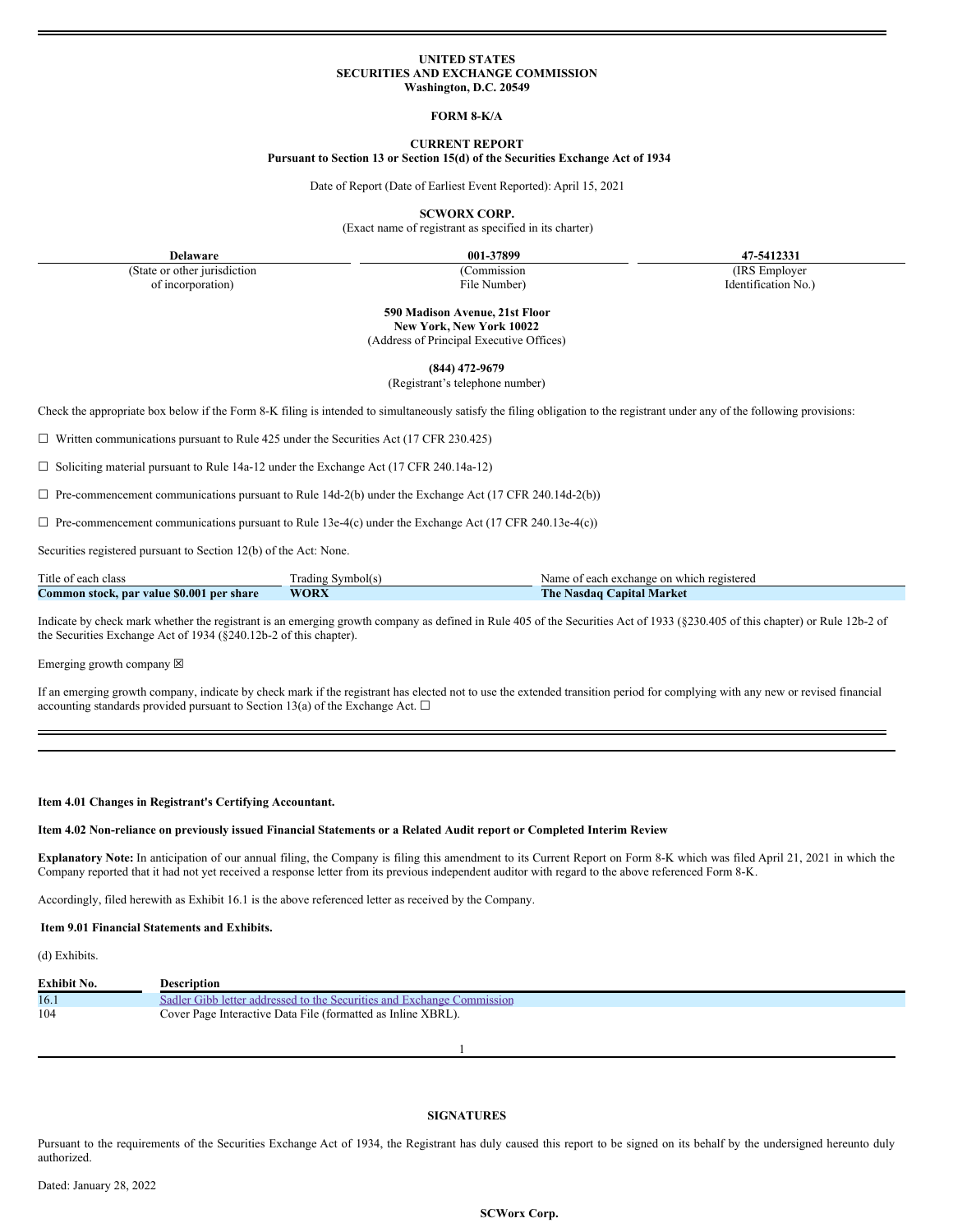By: /s/ Timothy A. Hannibal Name: Timothy A. Hannibal

Title: Chief Executive Officer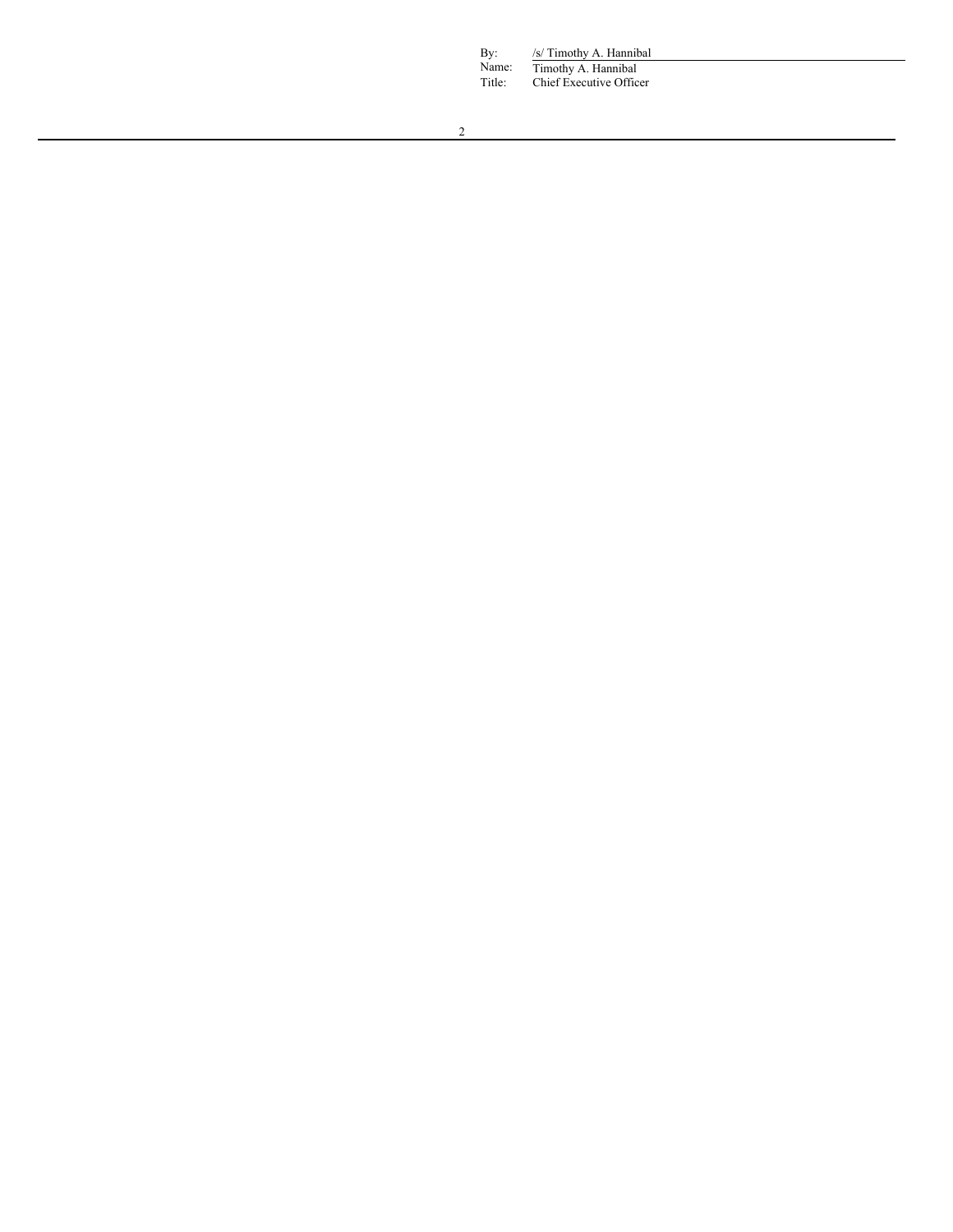<span id="page-2-0"></span>

# July 12, 2021

Securities and Exchange Commission 100 F Street, N.W. Washington, D.C. 20549-7561

#### Ladies and Gentlemen:

We have read Item 4.01 and Item 4.02 of the Current Report on Form 8-K dated April 15, 2021 filed by SCWorx Corp. (the "Company") and have the following comments:

- 1. We agree with the statements made in the first, second, fifth, sixth and seventh sentences of the first paragraph and the statements made in the second and third paragraphs.
- 2. We have no basis to agree or disagree with the statements in the fourth, fifth and sixth paragraph.
- 3. We agree in part and disagree in part with the statements made in the third and fourth sentences of the first paragraph. Specifically, we do not agree with the Company's description of the nature and extent of our disagreement with management and our ability to rely on the representations of management. We do not believe that the Company's statements provide a complete and accurate account of the events they purport to describe. As set forth more fully below, we believe that several of the representations made by the Company's management during the performance of our audit procedures were inconsistent with other audit evidence that we obtained. When we brought such discrepancies to the attention of the Company's management, Company's management materially changed its representations. This occurred on several occasions over the course of the engagement, and the cumulative nature of such starkly and materially changed representations led us to conclude that, in totality, Company's management's representations could not be relied upon.
	- a. Inventory. The Company reported in its Quarterly Report on Form 10-Q for the period ended September 30, 2020 that it had two primary inventory products: (1) Covid-19 Testing Kits and Sampling Kits and (2) surgical gowns. The Company represented that it still held these inventories as of December 31, 2020. We requested timely and attempted on several occasions to schedule inventory observations related to these inventory items. Upon each request, management communicated that it was trying to arrange access to the inventory so that we could perform our observations. Ultimately, Company management did not arrange and we were not provided access to observe the Company's inventory until April 2021, which was after the occurrence of the events noted below and in a manner that provided no assurance as to ownership or control as of September 30 or December 31, 2020.
		- i. Gown Inventory. Subsequent to our initial attempts to arrange for inventory observations, we requested that the Company prepare a memorandum related to the inventory balance. Such memo prepared by Company management noted: *"As of year-end, the Company had not yet* received the gowns infsic] paid for during 2020. Consequently, we have reclassified the gown inventory as a prepayment on the balance sheet. We are currently working to receive the gowns and as of 3/15 have a tentative settlement agreement with the supplier to receive them. We believe receipt of the gowns to be imminent and have therefore not taken an allowance against the prepaid balance". This was a material contradiction to the previous multiple representations made while we were attempting to schedule inventory observations. At no point prior to the Company providing us with this memo did the Company communicate to us that the gown inventory included in the Company's financial statements was not received by the Company or in the Company's custody and control. On March 25, 2021, as noted above, the Company executed a settlement agreement with the supplier of the gowns. After the Company entered into the settlement agreement, the Company provided us with an additional memo related to the gown inventory. In this follow-on memo, Company management wrote that the gowns were held at the supplier's warehouse, and that the Company became aware during the fourth quarter of 2020 that the supplier was not allowing access to the gowns due to the Company's orders not meeting the quantity thresholds required in the supply agreement. Company management never communicated these facts to us when we were attempting to test the existence of the inventory amounts through inventory observation. We held several discussions with Company management related to this inventory prior to the disclosure of these material pertinent facts, and Company management did not disclose to us such information. As a result, in relation to the gown inventory, we received contradictory and incomplete representations from management throughout the audit which has led us to believe that we cannot rely on Company management's representations. Based on the information obtained at the point audit procedures ceased, we did not believe there was sufficient pertinent and competent audit evidence to support or corroborate the existence of inventory at December 31, 2020 or September 30, 2020.

**S**|**G** Phone: 801-783-2950 | Fax: 801-783-2960 | 344 West 13800 South, Suite 250, Draper, UT 84020 | sadlergibb.com